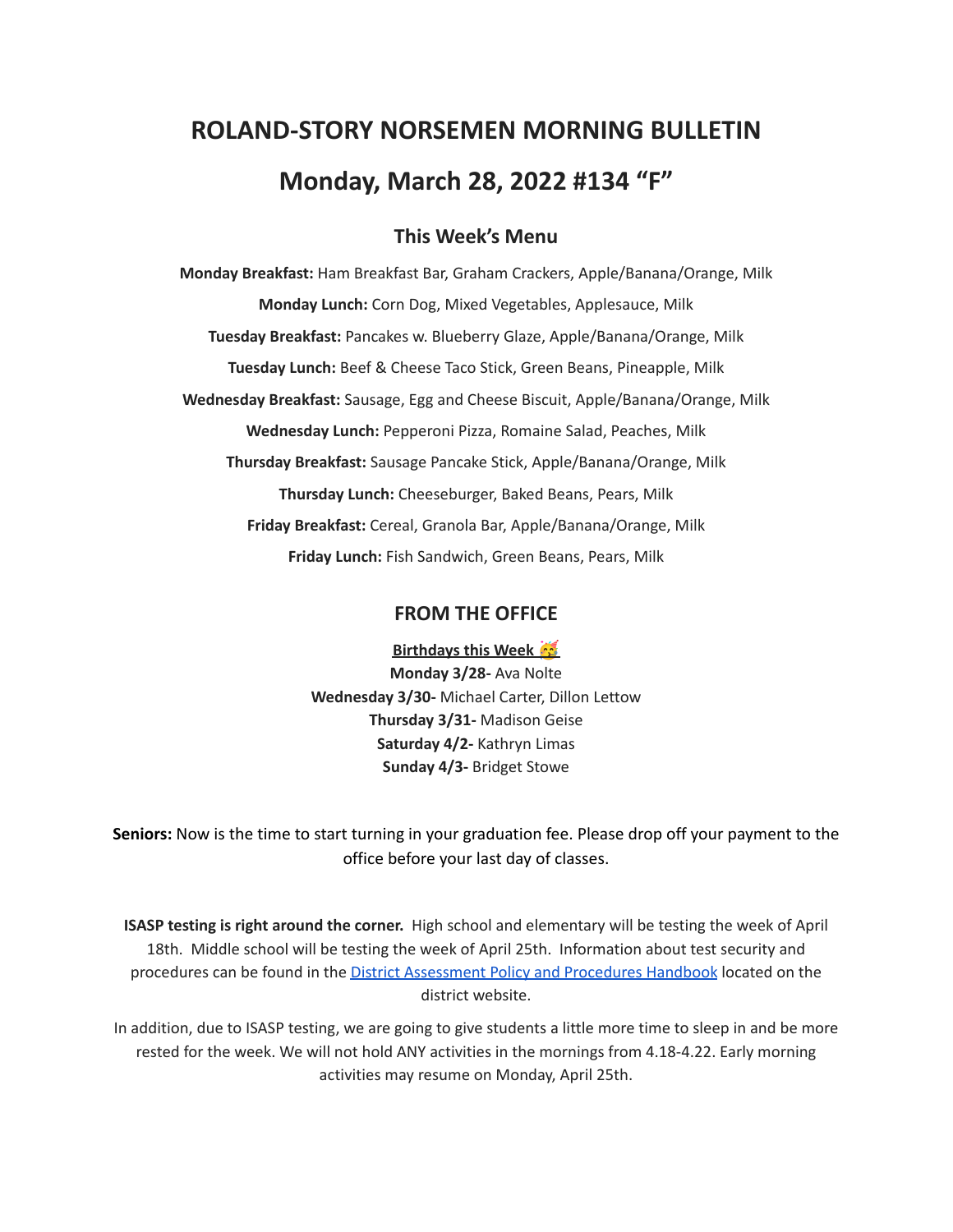We will still have EBPE since it is a class. Please try to eat breakfast and get a good night's sleep on test days and give your best effort!

**The City of Roland is researching the need for childcare in Roland.** As a part of this effort a survey was created to gauge the need and interest. For accuracy, please only complete one survey per household and only complete the survey if you are looking for a childcare facility that could potentially be utilized by you. The survey will remain open until noon on Wednesday, March 30, 2022. The link to the survey can be found below.

<https://www.surveymonkey.com/r/Areachildcaresurvey>



**[COUNSELOR FOLDER](https://docs.google.com/document/d/1vmwczNPbDzXe9vFaG5LJMQ7NYDv-i4oQJHybqA65TUc/edit?usp=sharing) (9-12)-Click here**

**College Visit - Seminar - Counselor's Office**

(let Mrs. Cory know if you are attending)



Iowa State University- Tuesday, 3/29

Central College- Thursday, 3/31

**#GETAJOB Youth Summer Job Fair in Ames.** See [flyer](https://drive.google.com/file/d/19PRxPHgJE0Wyssa45Q2YrSued6K3SDaH/view?usp=sharing) for more information.

*RS students, take time for your mental health* by registering for this "Teens Training Teens-Psychological First Aid (PFA)" This 3-hour online course will teach students how to manage their distress and cope with post-disaster stress and adversity. (See [attached](https://drive.google.com/file/d/18ZxsDgb9mTVccDP5AD1ejwqoEi1MNUwE/view?usp=sharing) flyer.)

### **Local Scholarships Due This Friday, April 1st!**

\*GNB Bank Leadership [Scholarship](https://www.gnbbank.com/resources/story-city-leadership-scholarship) Fill and submit \$500 Due 4/1

\*The "Resilient Student" RSHS [Faculty/Staff](https://docs.google.com/document/d/1DolWUUWkhc9uRV9cDZrlwnYTIr44UcPiFxY4Xkupsj0/edit?usp=sharing) Award Make a copy, fill, print and turn into Mrs. Heisterkamp \$ 715 Due 4/1 @4:00pm